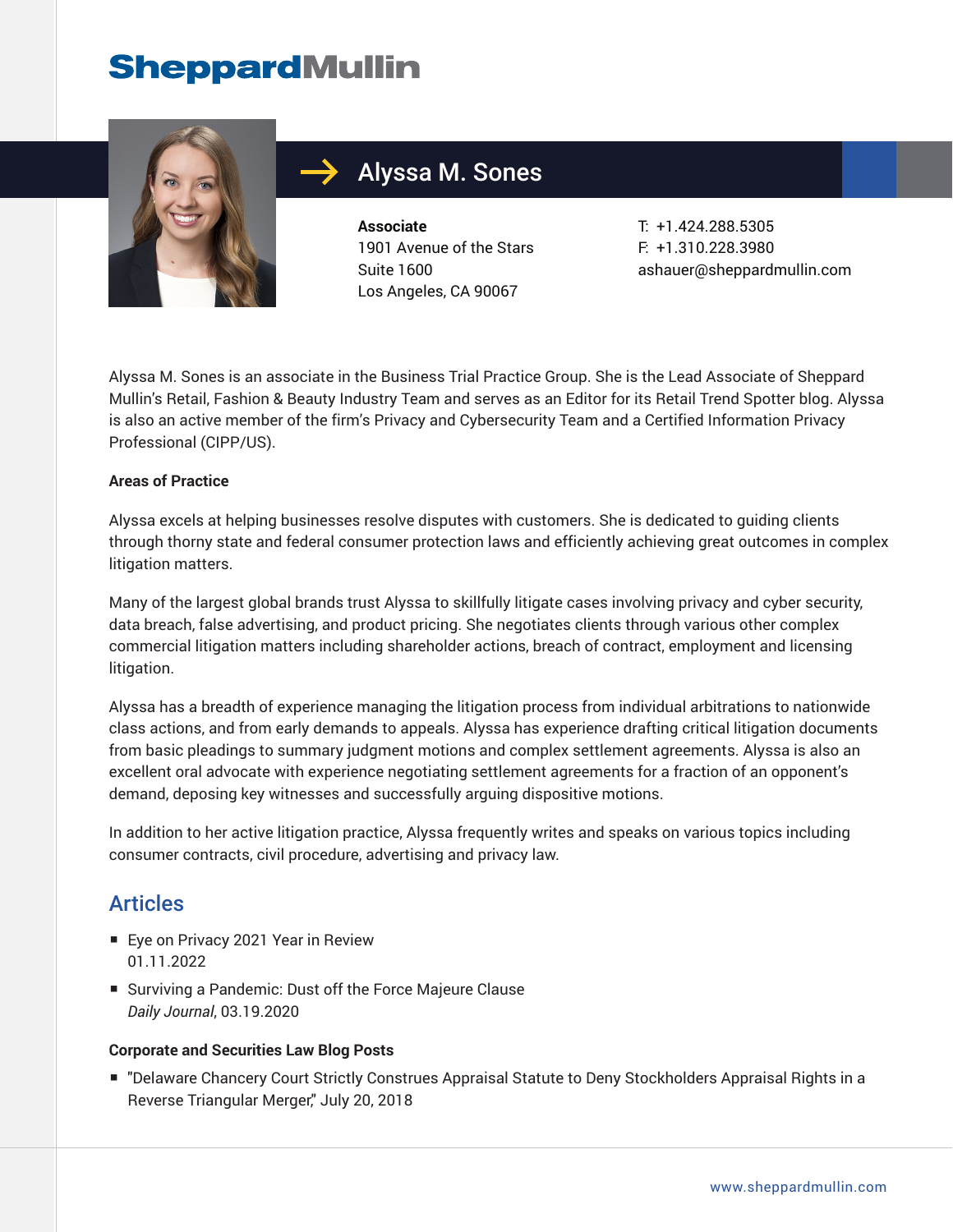■ "United States Supreme Court Holds that Foreign Corporations May Not Be Held Liable Under the Alien Tort Statute," May 1, 2018

#### **Eye on Privacy Blog Posts**

- "California Governor Pulls the Plug on Genetic Information Privacy Act," October 20, 2020
- "French Regulator Says "Oui" to GDPR Fines for Under-Protected and Over-Retained Data," July 29, 2019
- "Washington State's Comprehensive Privacy Law Bill Continues to Navigate Through State Legislature," April 27, 2019
- "UK Issues Fine for Unsolicited Funeral Marketing Emails," October 26, 2018
- "FTC Expresses Concerns Over Mobile Security Updates," May 17, 2018

#### **Retail Law Blog Posts**

- "New York Fashion Sustainability Act: Now In Committee," April 28, 2022
- "FTC Signals Plan to Enforce Civil Penalties for Deceptive Endorsements," November 4, 2021
- "Maryland Breaks Ground with Digital Advertising Tax," March 17, 2021
- "Highlighting Initiatives Fighting Racial Inequity: Glossier Supports Entrepreneurs and Sheppard Mullin Trains Police Departments," June 19, 2020

### Events

Hot Topics in Retail Advertising – Pricing and Environmental Claims Webinar, 04.28.2021

Product Labeling & Advertising Claims Check-Up Webinar, 10.14.2020

## Podcasts & Webinars

Hot Topics in Advertising – Pricing and Environmental Claims 04.28.2021

Product Labeling & Advertising Claims Check-Up Webinar 10.14.2020

## **Practices**

Litigation Privacy and Cybersecurity Advertising Intellectual Property False Advertising, Lanham Act and Unfair Competition